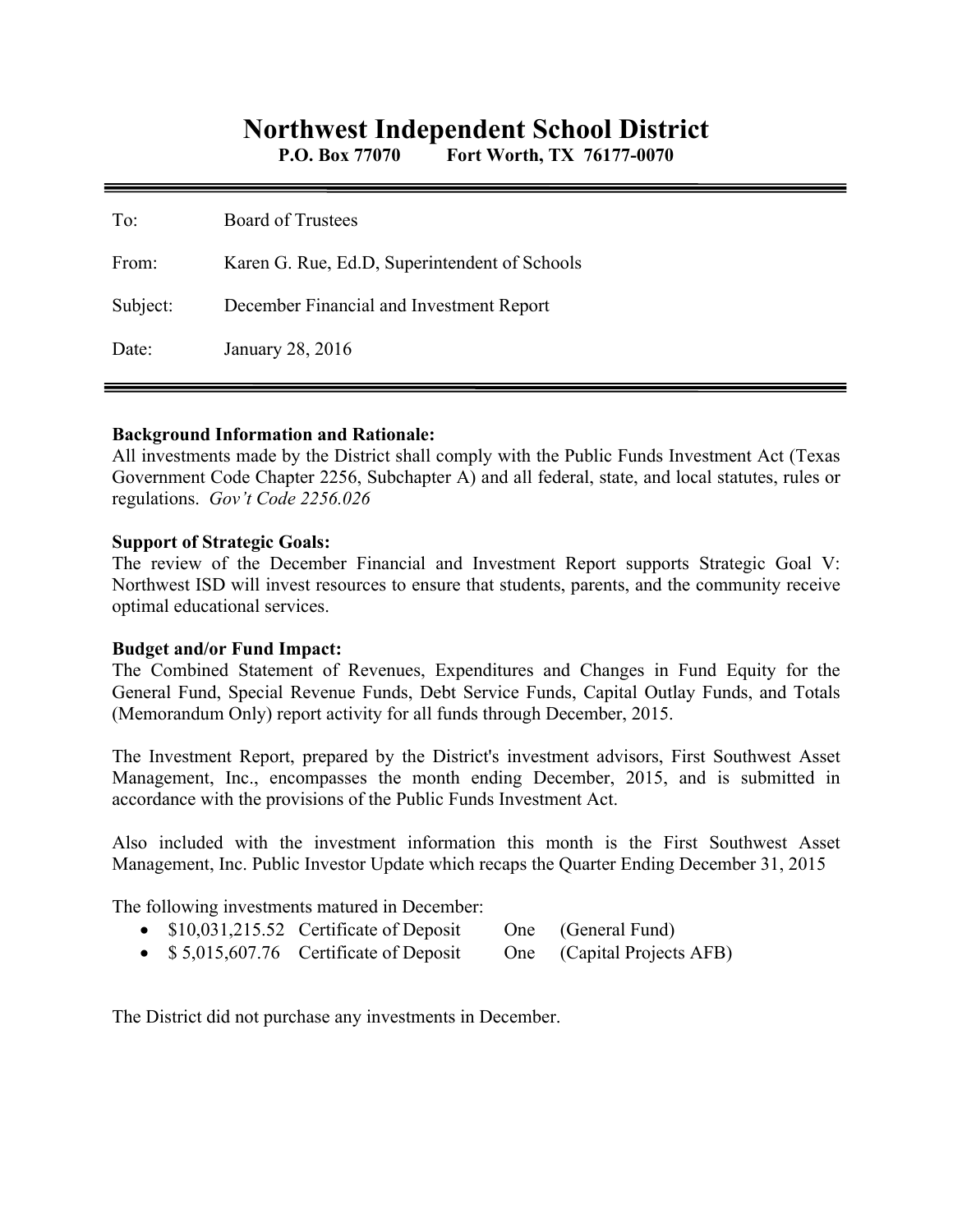Investments for the District's General Fund, Debt Service Funds, Capital Projects Funds, and Internal Service Funds total \$273,010,862.40 as of December 31, 2015.

|                               | Yield           |                     |
|-------------------------------|-----------------|---------------------|
|                               | to              |                     |
| <b>Fund</b>                   | <b>Maturity</b> | <b>Market Value</b> |
| General Fund                  | 0.271%          | \$98,141,400.97     |
| Special Revenue Funds         | 0.322%          | 1,169,176.01        |
| Debt Service Funds            | 0.261%          | 42,448,554.59       |
| <b>Capital Projects Funds</b> | 0.363%          | 93,681,257.81       |
| Capital Projects Funds - AFB  | 0.358%          | 37,570,473.02       |
| Total                         | $0.313\%$       | \$273,010,862.40    |

Board Policy states that, "The investment portfolio shall be diversified in terms of investment instruments, maturity scheduling, and financial institutions to reduce risk of loss resulting from over concentration of assets in a specific class of investments, specific maturity, or specific issuer."

The District portfolio is concentrated in terms of **investment instruments** (Certificates of Deposit). These concerns are addressed by the low risk nature of the certificates of deposit and the maintenance of collateral by the various financial institutions to guarantee the safety of the investments.



| <b>Portfolio Composition by Security Type</b> |     | <b>Portfolio Composition by Issuer</b> |        |
|-----------------------------------------------|-----|----------------------------------------|--------|
| Local Government Investment Pool<br>35%       |     | Texpool                                | 37%    |
| Certificates of Deposit                       | 54% | Plains                                 | 37%    |
| <b>Bank Deposit</b>                           | 12% | Compass                                | $12\%$ |
|                                               |     | EastWest                               | 8%     |
|                                               |     | Greenbank                              | $5\%$  |
|                                               |     | Woodhaven                              | $4\%$  |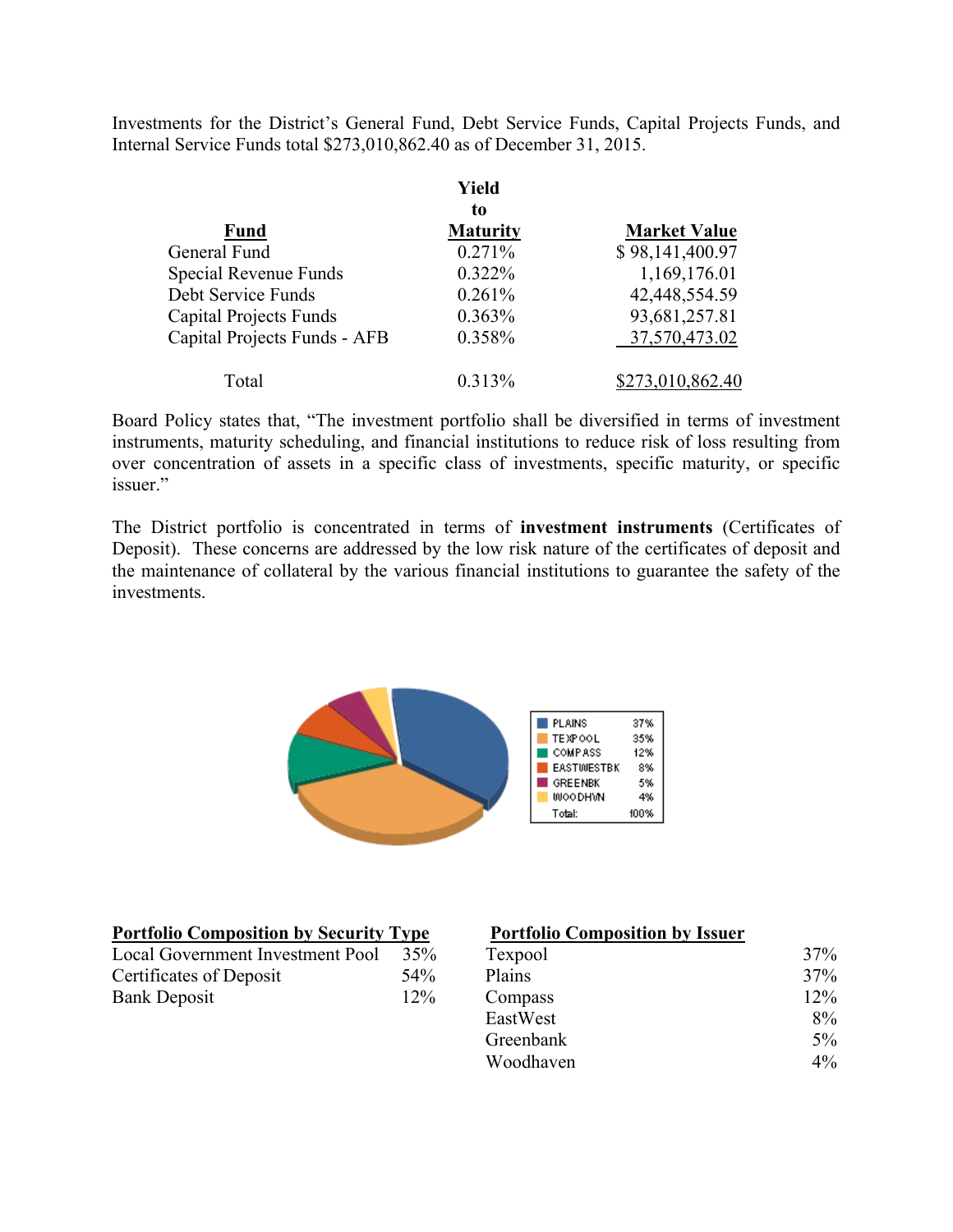

The District portfolio is diversified in terms of **maturity scheduling:** 

|                 | <b>Maturity Schedule</b> |                  |
|-----------------|--------------------------|------------------|
| Overnight       | 46%                      | \$126,333,740.55 |
| $0 - 3$ Months  | $14\%$                   | 38,604,506.35    |
| $3 - 6$ Months  | 13%                      | 35,507,607.56    |
| $6 - 12$ Months | 27%                      | 72,565,007.94    |

The District portfolio currently outperforms all the **benchmark comparisons**.



Note 1: CMT stands for Constant Maturity Treasury. This data is published in Federal Resente Standard and represents an average of all actively traded Treasury securities having until maturity. This is a<br>standard industry

Note 2: Benchmark data for TexPool is the monthly average yield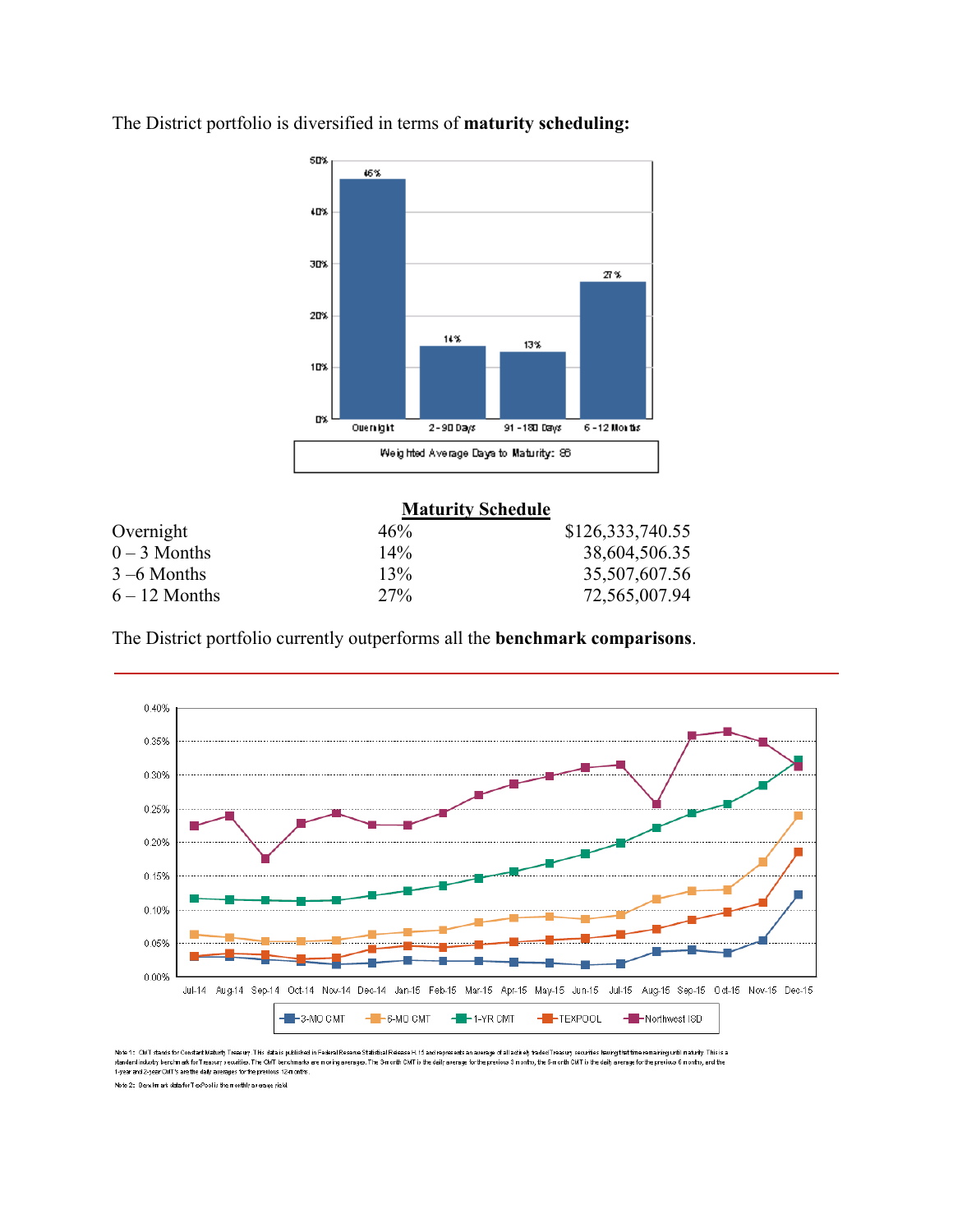

# The **TexPool Economic & Market Commentary for January, 2016**, notes that,

# **Now Things Get Interesting**

When the Federal Reserve finally hiked rates last month after seven years at near zero, cash managers breathed a sigh of relief. But our next breath was just as deep as we got ready for what's next. The frustrating certainty of postponed action has been replaced by the uncertainty of a rising-rate environment. I'll take the uncertainty any time, but 2016 is going to be intriguing.

Perhaps a better word is "shifting." Coinciding with moving the target range to 0.25-0.50%, the Fed implied in its economic projections that it would raise that by 25 basis points four times in 2016 to reach 1.375% at year's end. But let's face it, this could change at any one of its Federal Open Market Committee (FOMC) meetings. Chair Janet Yellen made clear again that the Fed still will move in a measured and gradual manner, remaining data dependent.

Unforeseen events could impact rate levels on either side of the macro equation. Hikes might come slower if the U.S. economic situation disappoints, but if inflation heats up, or the industrial side of the economy kicks into gear, then they might come faster. We think the U.S. economy will gather strength in 2016, hopefully enough to keep the world economy moving forward. For instance, the U.K. might raise rates sometime in 2016.

Every month could bring a different wrinkle, such as the price of oil or how our international trading partners fare, and cash managers shouldn't take anything for granted. We are likely going to see the market pricing in each of the hikes in 2016—probably in every other FOMC meeting— just as Libor rates acted ahead of December's liftoff . That is, unless the Fed breaks that pattern, which would push the curve steeper or flatter. Basically, the market is going to trust the Fed until they can't.